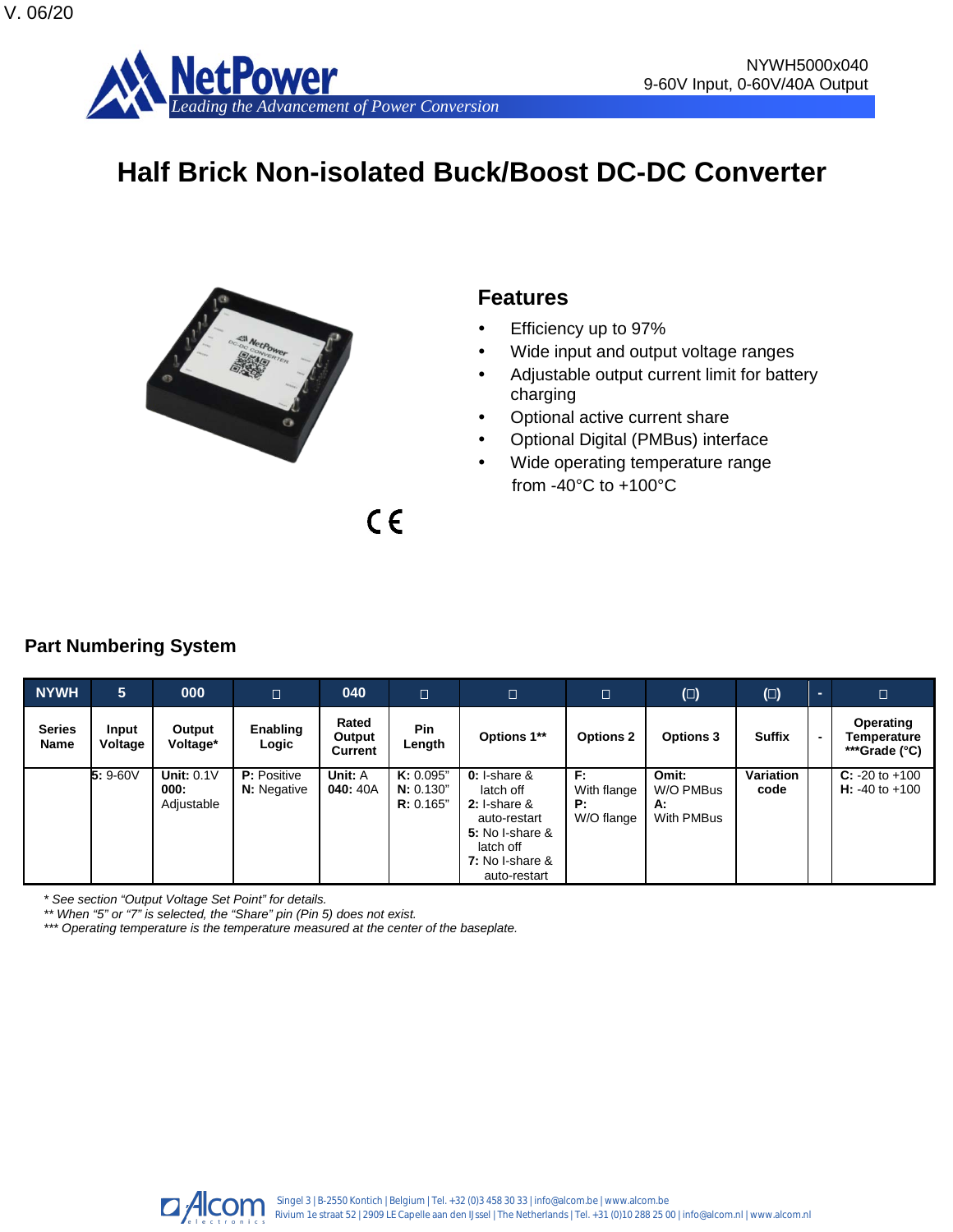

# **Absolute Maximum Rating**

Excessive stresses over these absolute maximum ratings can cause permanent damage to the converter. Operation should be limited to the conditions outlined under the Electrical Specification section.

| <b>Parameter</b>                          | Min    | <b>Max</b> | Unit         |
|-------------------------------------------|--------|------------|--------------|
| Input Voltage (continuous operating)      | $-0.5$ | 60         | Vdc          |
| Input Voltage (< 100ms, operating)        |        | 70         | Vdc          |
| Input Voltage (continuous, non-operating) | -      | 80         | Vdc          |
| Storage Temperature                       | -55    | 125        | $^{\circ}$ C |

# **Electrical Specifications**

These specifications are valid over the converter's full range of input voltage, resistive load, and temperature unless noted otherwise.

#### **Input Specifications**

| <b>Parameter</b>                      | Min | <b>Typical</b> | <b>Max</b> | Unit                     |
|---------------------------------------|-----|----------------|------------|--------------------------|
| Input Voltage                         |     | 48             | 60         | Vdc                      |
| Input Current                         |     |                | 50         | $\overline{\phantom{a}}$ |
| Quiescent Input Current (typical Vin) |     |                | 300        | mA                       |
| <b>Standby Input Current</b>          |     |                | ◠          | mA                       |
| Input Turn-on Voltage Threshold       | a   | 9.5            | 10         |                          |
| Input Turn-off Voltage Threshold      |     | 8              | 8.8        |                          |
| Input Voltage ON/OFF Hysteresis       |     | 1.5            |            |                          |

#### **Output Specifications**

|                                                                                                                                                                                                   | <b>Parameter</b> | <b>Min</b>     | <b>Typical</b>           | <b>Max</b> | Unit             |
|---------------------------------------------------------------------------------------------------------------------------------------------------------------------------------------------------|------------------|----------------|--------------------------|------------|------------------|
| Output Voltage Set Point<br>(typical Vin; full load; $Ta = 25^{\circ}C$ )                                                                                                                         |                  | $\overline{0}$ | 24                       | 60         | V                |
| Output Voltage Set Point Accuracy<br>(typical Vin; full load; $Ta = 25^{\circ}C$ )                                                                                                                |                  | $-1.5$         |                          | $+1.5$     | %Vo              |
| Output Voltage Set Point Accuracy (over all conditions)                                                                                                                                           |                  | $-3$           |                          | $+3$       | %Vo              |
| <b>Output Regulation:</b><br>Line Regulation (full range input voltage, 1/2 full load)<br>Load Regulation(full range load, typical Vin)<br>Temperature (Ta = -40 $^{\circ}$ C to 85 $^{\circ}$ C) |                  |                | 0.2<br>0.2<br>0.1        | 0.5<br>0.5 | %Vo              |
| Output Ripple and Noise Voltage<br><b>RMS</b><br>Peak-to-peak (5 Hz to 20 MHz bandwidth, typical Vin)                                                                                             |                  |                | 20<br>150                | 30<br>200  | mVrms<br>$mVp-p$ |
| <b>Output Current</b>                                                                                                                                                                             |                  | 0              | $\overline{\phantom{a}}$ | 40         | A                |
| <b>Output Power</b>                                                                                                                                                                               |                  | $\Omega$       |                          | 2,400      | W                |
|                                                                                                                                                                                                   | 24Vin, 12Vout    |                | 94.0                     |            |                  |
| Efficiency<br>(full load; $Ta = 25^{\circ}C$ )                                                                                                                                                    | 48Vin, 24Vout    |                | 96.0                     |            | $\frac{0}{0}$    |
|                                                                                                                                                                                                   | 12Vin, 48Vout    |                | 93.0                     |            |                  |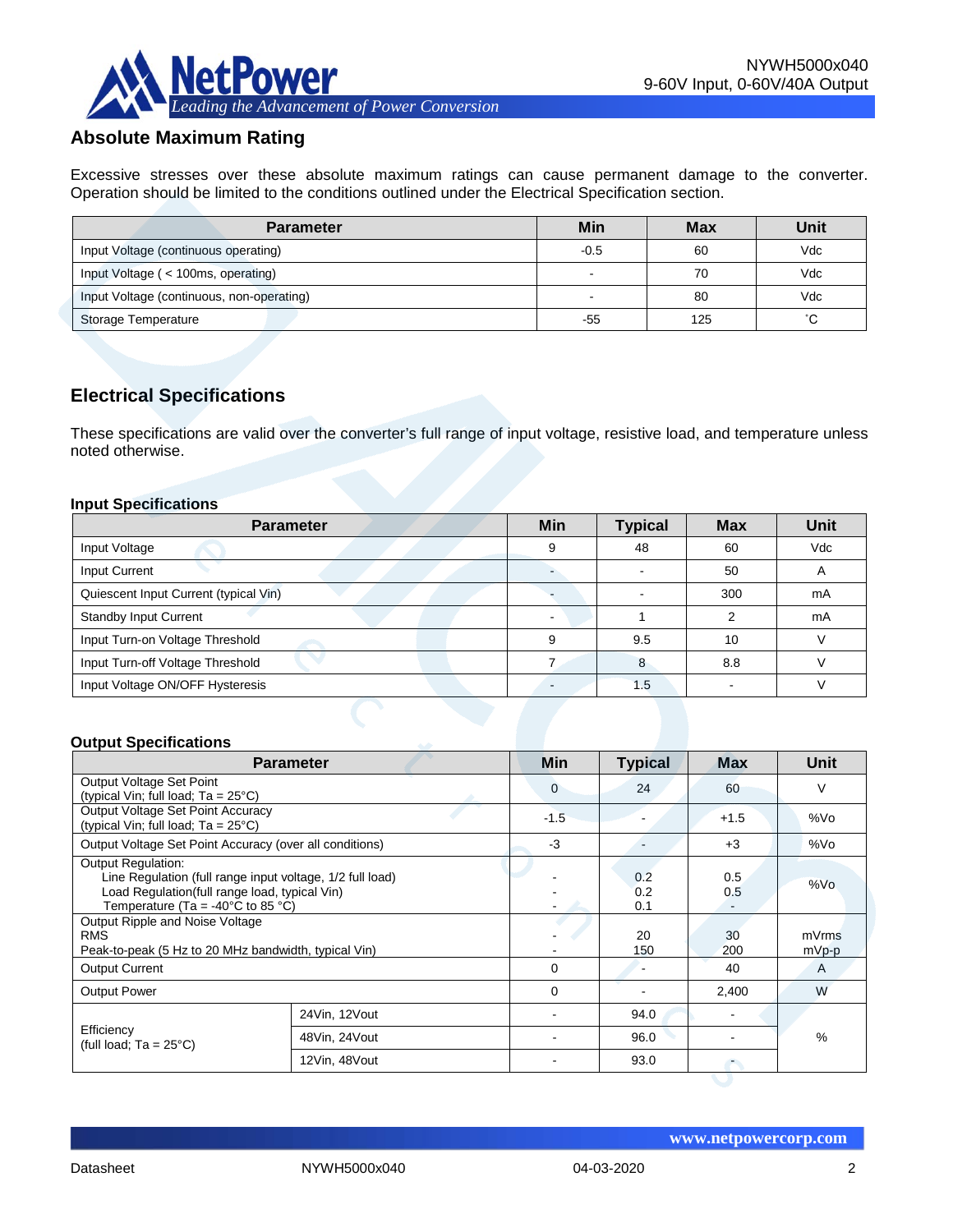

*Leading the Advancement of Power Conversion* 

#### **Output Specifications (Continued)**

|                                                                                                                                                                                                                                                                                                                                                                                                                                                                                                                                                                                                                                                                                                                                                                                                                                                                             | <b>Parameter</b>                                                         | <b>Min</b>     | <b>Typical</b>                                             | <b>Max</b> | Unit                                                                 |
|-----------------------------------------------------------------------------------------------------------------------------------------------------------------------------------------------------------------------------------------------------------------------------------------------------------------------------------------------------------------------------------------------------------------------------------------------------------------------------------------------------------------------------------------------------------------------------------------------------------------------------------------------------------------------------------------------------------------------------------------------------------------------------------------------------------------------------------------------------------------------------|--------------------------------------------------------------------------|----------------|------------------------------------------------------------|------------|----------------------------------------------------------------------|
|                                                                                                                                                                                                                                                                                                                                                                                                                                                                                                                                                                                                                                                                                                                                                                                                                                                                             | 24Vin, 12Vout                                                            |                | 96.0                                                       |            |                                                                      |
| Efficiency<br>$(1/2$ of full load; Ta = 25°C)                                                                                                                                                                                                                                                                                                                                                                                                                                                                                                                                                                                                                                                                                                                                                                                                                               | 48Vin, 24Vout                                                            |                | 97.0                                                       |            | $\frac{0}{0}$                                                        |
|                                                                                                                                                                                                                                                                                                                                                                                                                                                                                                                                                                                                                                                                                                                                                                                                                                                                             | 12Vin, 48Vout                                                            |                | 94.0                                                       |            |                                                                      |
| <b>Output Ripple Frequency</b>                                                                                                                                                                                                                                                                                                                                                                                                                                                                                                                                                                                                                                                                                                                                                                                                                                              |                                                                          | 230            | 250                                                        | 270        | kHz                                                                  |
| External Load Capacitance (ESR>1m $\Omega$ )                                                                                                                                                                                                                                                                                                                                                                                                                                                                                                                                                                                                                                                                                                                                                                                                                                |                                                                          | 100            |                                                            |            | μF                                                                   |
| Startup Delay, from ON/OFF enable to Vo reaching 10% of its set point.<br>(typical Vin; full load; $Ta = 25^{\circ}C$ )                                                                                                                                                                                                                                                                                                                                                                                                                                                                                                                                                                                                                                                                                                                                                     |                                                                          | $\overline{a}$ | 10                                                         |            | ms                                                                   |
| regulation band.<br>(typical Vin; full load; $Ta = 25^{\circ}C$ )                                                                                                                                                                                                                                                                                                                                                                                                                                                                                                                                                                                                                                                                                                                                                                                                           | Startup Time Slew Rate, from Vo at 10% of its set point to Vo within its |                | 0.6                                                        |            | V/ms                                                                 |
| Output Over Current Protection Set Point/Out Current Limit Set Point                                                                                                                                                                                                                                                                                                                                                                                                                                                                                                                                                                                                                                                                                                                                                                                                        |                                                                          | 110            | 130                                                        | 150        | $\frac{0}{0}$                                                        |
| Output Over Voltage Protection Set Point/Output Voltage Set Point                                                                                                                                                                                                                                                                                                                                                                                                                                                                                                                                                                                                                                                                                                                                                                                                           |                                                                          | 115            | 125                                                        | 135        | $\%$                                                                 |
| Output Voltage Adjustable Range                                                                                                                                                                                                                                                                                                                                                                                                                                                                                                                                                                                                                                                                                                                                                                                                                                             |                                                                          | 0              | ä,                                                         | 60         | $\vee$                                                               |
| <b>Dynamic Response</b><br>$(Ta = 25^{\circ}C;$ load transient 0.1A/ $\mu s$ )<br>Load steps from 50% to 75% of full load (24Vin/12Vout):<br>Peak deviation<br>Settling time (within 10% band of Vo deviation)<br>Load steps from 50% to 75% of full load (48Vin/24Vout):<br>Peak deviation<br>Settling time (within 10% band of Vo deviation)<br>Load steps from 50% to 75% of full load (12Vin/48Vout):<br>Peak deviation<br>Settling time (within 10% band of Vo deviation)<br>Load step from 75% to 50% of full load (24Vin/12Vout):<br>Peak deviation<br>Settling time (within 10% band of Vo deviation)<br>Load step from 75% to 50% of full load (48Vin/24Vout):<br>Peak deviation<br>Settling time (within 10% band of Vo deviation)<br>Load step from 75% to 50% of full load (12Vin/48Vout):<br>Peak deviation<br>Settling time (within 10% band of Vo deviation) |                                                                          |                | 300<br>1<br>500<br>1<br>800<br>1<br>300<br>1<br>500<br>800 |            | mV<br>ms<br>mV<br>ms<br>mV<br>ms<br>mV<br>ms<br>mV<br>ms<br>mV<br>ms |

#### **General Specifications**

|                             | <b>Parameter</b>                                                                                                | <b>Min</b> | <b>Typical</b> | <b>Max</b> | <b>Unit</b>  |
|-----------------------------|-----------------------------------------------------------------------------------------------------------------|------------|----------------|------------|--------------|
| Remote Enable<br>Logic Low: | ON/OFF Voltage<br><b>ON/OFF Current (sink)</b>                                                                  | 0          |                | 1.2<br>1.0 | V<br>mA      |
| Logic High:                 | <b>ON/OFF Voltage</b><br><b>ON/OFF Current (leakage)</b>                                                        | 3.5        |                | 20<br>50   | V<br>$\mu A$ |
|                             | Isolation Voltage (Input/Output-Baseplate)                                                                      |            |                | 2,250      | Vdc          |
|                             | Calculated MTBF (Telecordia SR-332, 2011, Issue 3, full load, 40°C, 60%<br>upper confidence level, typical Vin) |            | 7.78           |            | $10^6$ hour  |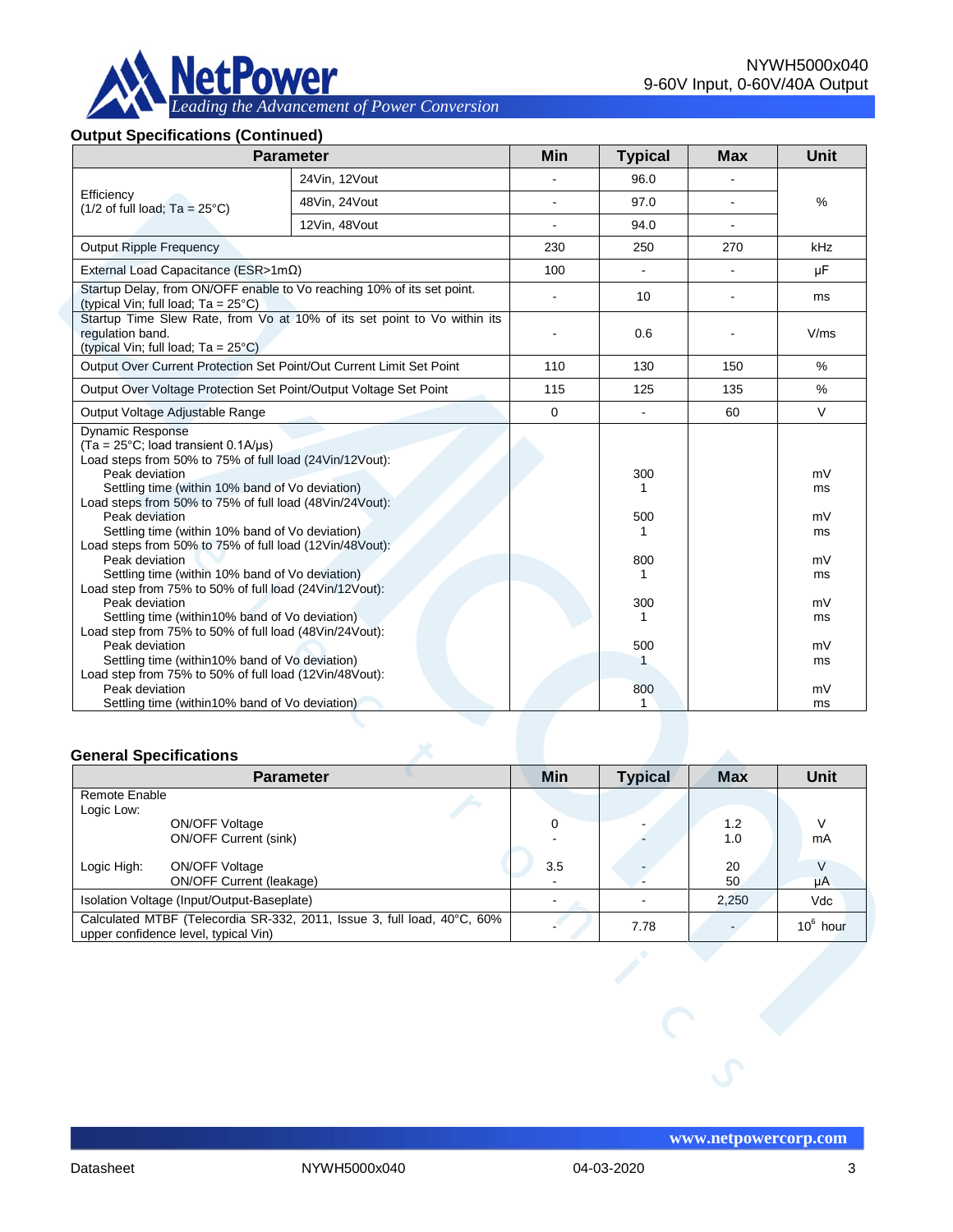

# **Feature Descriptions**

NYWH5 is a series of non-isolated buck/boost (step down and step-up) power converters.

When operating in buck mode (Vin>Vo), the maximum output current can be set to 40A, thus the maximum available output power is the product of 40A and the output voltage.

When operating in boost mode (Vin<Vo), the maximum input current is limited to 40A, the maximum output power is therefore the product of 40A input current, the input voltage and the conversion efficiency. For given input voltages, the output V-I characteristics are constant power curves as shown in Figure 1 without considering the conversion efficiency. As an example, Figure 1 depicts the operating region for Vin=20V, output voltage of 40V, and the output current limit at 25A.



**Figure 1.** Typical V-I Characteristic in Boost Mode

#### **Remote ON/OFF**

The converter can be turned on and off by changing the voltage between the ON/OFF pin and Vin(-) pin. The NYWH5 Series of converters can be ordered with positive ON/OFF logic or negative ON/OFF logic.

For the negative ON/OFF logic, the converter is ON when the ON/OFF pin is at a logic low level and OFF when the ON/OFF pin is at a logic high level. For the positive ON/OFF logic, the converter is ON when the ON/OFF pin is at a logic high level and OFF when the ON/OFF pin is at a logic low level.

With an internal pull-up circuitry, a simple external

switch between ON/OFF pin and Vin(-) pin can turn on and turn off the converter. A few examples of ON/OFF circuits are shown in Figures 2, 3 and 4.

The logic low level is below 1.2V. The external ON/OFF switch must be capable of sinking at least 1mA current to ensure the logic-low level. When the ON/OFF switch is off, its maximum leakage current shall be less than 50µA to ensure the logic high level at the ON/OFF pin. For the purpose of selecting the voltage rating of this switching, ON/OFF pin internal pull-up voltage is less than 20V.



**Figure 2.** Opto Coupler Enable Circuit



**Figure 3.** Open Collector Enable Circuit

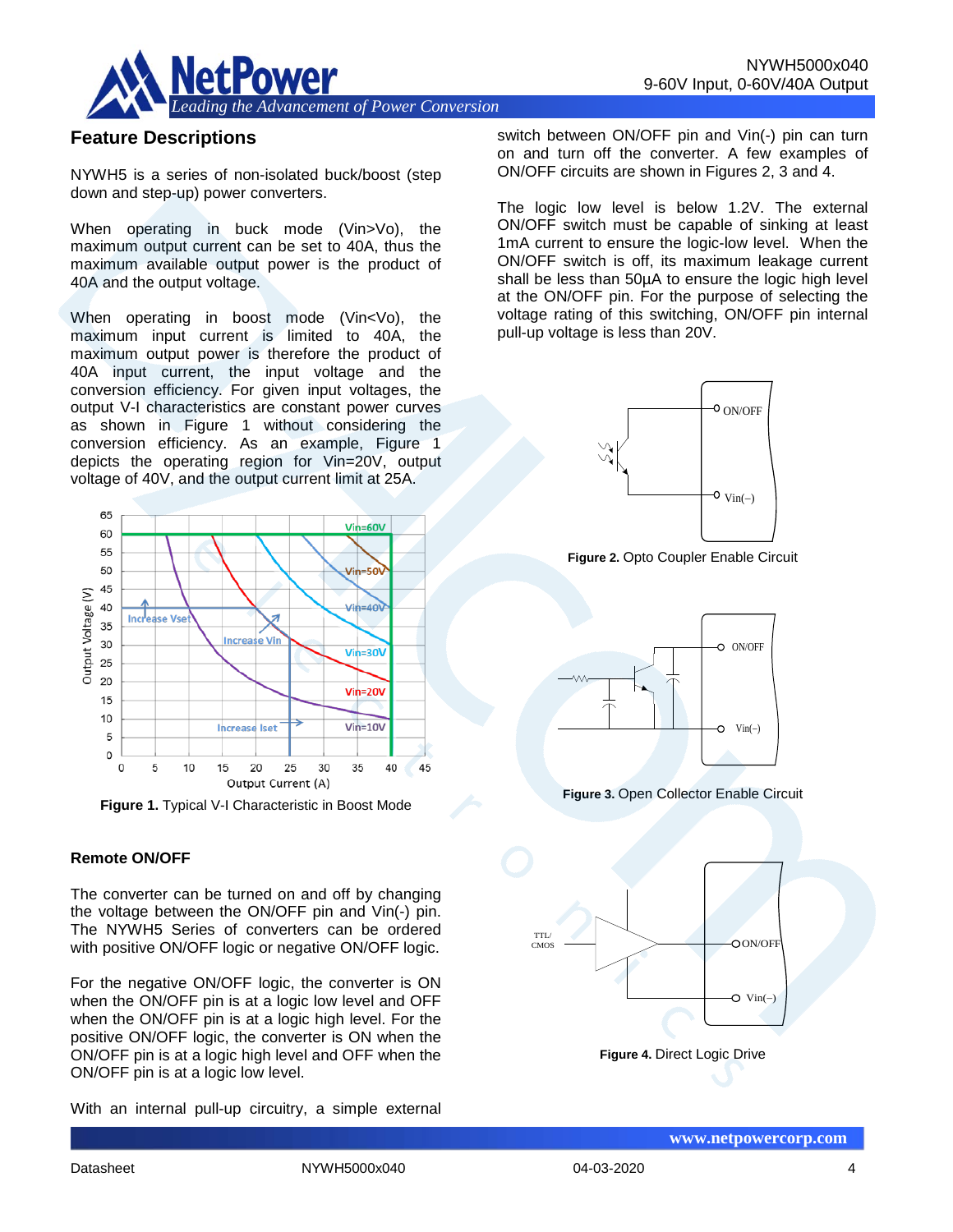

#### **Remote SENSE**

The remote SENSE pins are used to sense the voltage at a remote point where accurate voltage regulation is required.

SENSE(+) and SENSE(-) pins should be connected to the point where accurate voltage regulation is desired. The voltage between these two SENSE pins and the power converter output pins must not exceed the smaller of 0.5V or 10% of typical output voltage.

 $[Vout(+) - Vout(-)] - [SENSE(+) - SENSE(-)] < MIN {0.5V, 10\%Vo}$ 

When remote sense is not used, the SENSE pins should be connected to their corresponding output terminals (positive and negative). If the SENSE pins are left floating, the converter will deliver an output voltage slightly higher than its specified output voltage.

#### **Synchronization**

This feature will be added soon.

#### **Output Voltage Set Point**

The output voltage is set to 0V at the factory and it can be programmed to any voltage between 0V and 60V. There are two ways to program the output voltage set point: PMBus programming or external resistor/voltage programming. When PMBus is used to program the output voltage set point, it overrides external resistor/voltage programming. When PMBus programming is not used, an external resistor or voltage can program the output voltage set point as illustrated below.

To use an external resistor to program the output voltage set point, a resistor shall be connected between Trim pin and Sense(-) pin. The circuit configuration is shown in Figure 5.

For a desired output voltage set point Vset, the resistance of the external programming resistor is calculated as follows:

$$
Rtrim(Vset) = \frac{2.366 \times Vmax - 2.316 \times Vset}{0.934 \times Vmax + 2.316 \times Vset} \times 10000 \text{ } (\Omega)
$$

Alternatively, the output voltage set point can be programmed with an external voltage applied to Trim pin:

$$
\mathit{Vtrim}(\mathit{Vset})\,=\,2.\,366\,-\,2.\,316(\frac{\mathit{Vset}}{\mathit{Vmax}})\,
$$

**Where** 

Vset = Desired Output Voltage Set Point  $V$ max =  $60V$ 





#### **Output Current Limit Set Point**

The output current limit is set to 40A at the factory and it can be programmed to any current between 0 and 40A. There are two ways to program the output current limit set point: PMBus programming or external resistor/voltage programming. When PMBus is used to program the output current limit set point, it overrides the external resistor/voltage programming. When PMBus is not used, an external resistor or voltage can program the output current limit set point as illustrated below.

To use an external resistor to program the output current limit set point, a resistor shall be connected between Iset pin and Sense(-) pin; The circuit configuration is shown in Figure 6.

For a desired output current limit set point Iset, the resistance of the external programming resistor is calculated as follows:

$$
RIset(Iset) = \left(\frac{25000Iset}{3.3 \text{ Im } ax - 2.5Iset}\right)(\Omega)
$$

Alternatively, the output current limit set point can be programmed with an external voltage applied to Iset pin:

$$
VIset(Iset) = (2.5 \times \frac{Iset}{Im\ ax})
$$

Where

Iset = Desired Output Current Set Point  $Imax = 40A$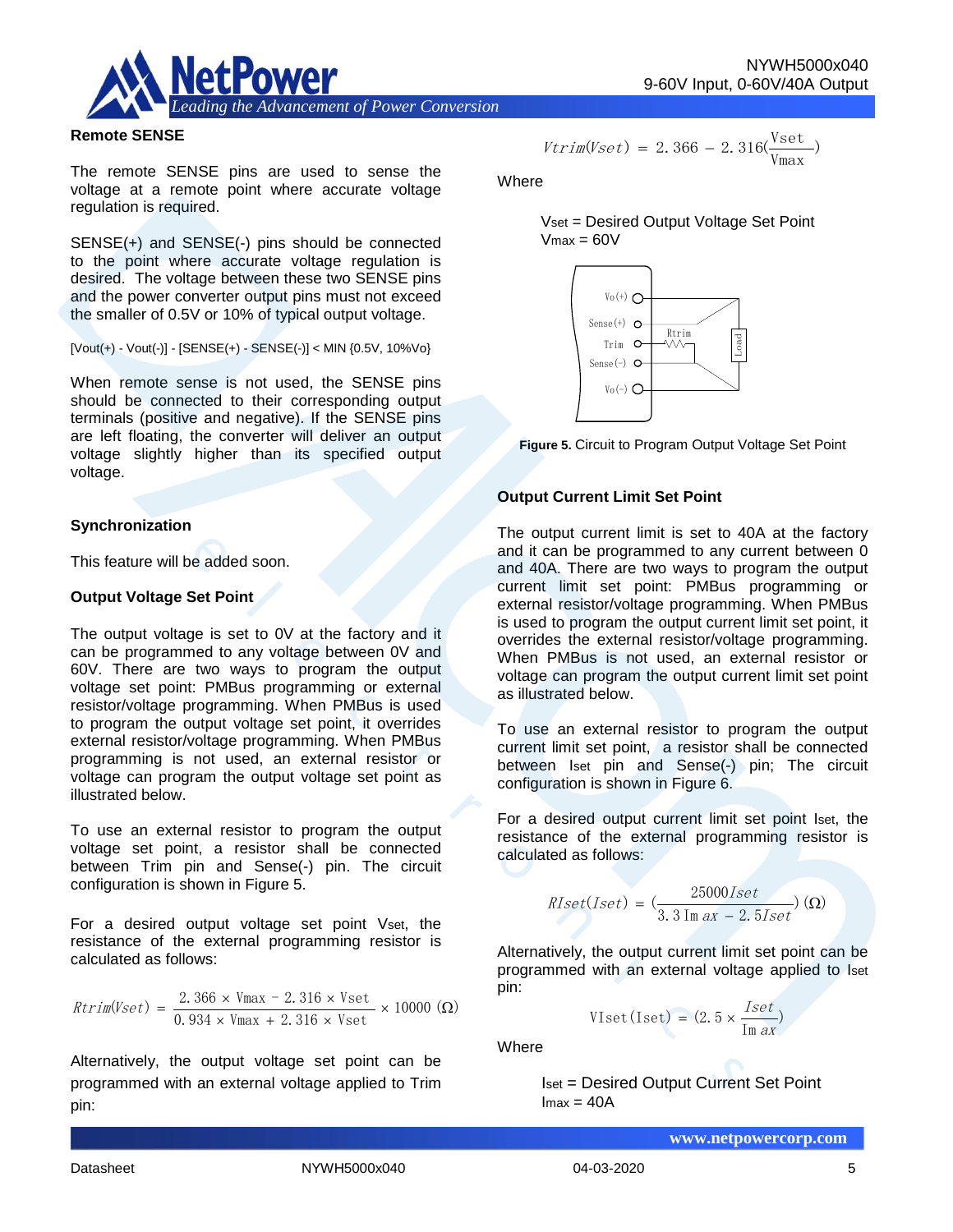



**Figure 6.** Circuit to Program Output Current Set Point

### **Active Current Share**

For converters with the current share option, Share pin is used for active current share among converters operating in parallel.

To operate multiple converters in parallel, Share pin of each converter should be connected together. It is strongly advised to have a copper plane for Vin(-) on the system board to reduce the ground noise interference on the current share accuracy. The loop formed by the trace connecting Share pins and the Vin(-) plane should be minimized to avoid noise coupling into the current share circuitry.

A typical current share scheme for the NYWH5 series of converters is shown in Figure 7.





If parallel feature is not needed, Share pin shall be left floating.

#### **Input Under-Voltage Lockout**

This feature prevents the converter from starting until the input voltage reaches the turn-on voltage threshold, and keeps the converter running until the input voltage falls below the turn-off voltage threshold. Both turn-on and turn-off voltage thresholds are defined in the Input Specifications table. The hysteresis between these thresholds prevents oscillations.

### **Output Over-Current Protection (OCP)**

With the latch-off version, the converter will latch off when the load current triggers the over current protection. The converter can be restarted by toggling the ON/OFF switch or recycling the input voltage.

With the auto-restart version, the converter will operate in a hiccup mode (repeatedly try to restart) until the cause of the over-current condition is cleared.

### **Output Over-Voltage Protection (OVP)**

With the latch-off version, the converter will shut down when the output voltage rises to the over voltage protection point. The converter can be restarted by toggling the ON/OFF switch or recycling the input voltage.

With the auto-restart version, the converter will operate in a hiccup mode (repeatedly try to restart) until the cause of the over-voltage condition is cleared.

### **Over Temperature Protection (OTP)**

With the latch-off version, the converter will shut down and latch off if an over-temperature condition is detected. The converter has a temperature sensor located at a carefully selected position, which represents the thermal condition of key components of the converter. The thermal shutdown circuit is designed to turn the converter off when the temperature at the sensor reaches 120°C. The module can be restarted by toggling the ON/OFF switch or recycling the input voltage.

With the auto-restart version, the converter will resume operation after the converter cools down.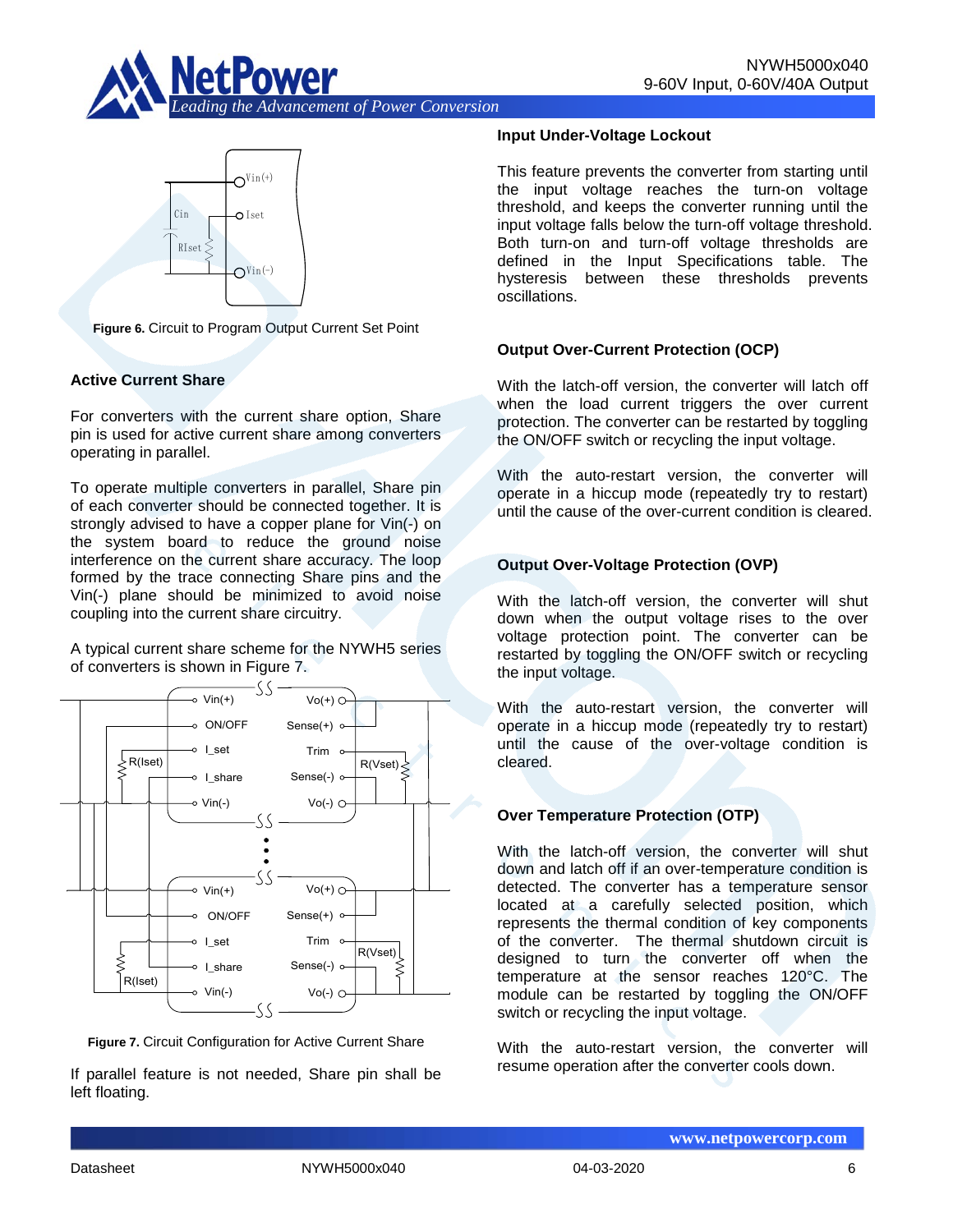

# **Design Considerations**

As with any DC/DC converter, the stability of the NYWH5 series of converters may be compromised if the source impedance is too high or inductive. It's desirable to keep the input source ac-impedance as low as possible. Although the converters are designed to be stable without external input capacitors, it is recommended to add 220  $\mu$ F low ESR electrolytic capacitors at the input of the converter for each 100W output power, which reduces the potential negative impact of the source impedance on the converter stability. These electrolytic capacitors should have sufficient RMS current rating over the operating temperature range.

The converter is designed to be stable without additional output capacitors. To further reduce the output voltage ripple or improve the transient response, additional output capacitors are often used which shall be a combination of ceramic capacitors and tantalum/polymer capacitors to ensure the stability of the converter.

## **Safety Considerations**

The NYWH5 Series of converters are designed in accordance with EN 62368 Safety of Information Technology Equipment Including Electrical Equipment. The converters are designed to meet the requirements in UL 62368, Safety of Information Technology Equipment and applicable Canadian Safety Requirement, and ULc 62368. Flammability ratings of the PWB and plastic components in the converter meet 94V-0.

To protect the converter and the system, an input line fuse is highly recommended on the un-grounded input rail.

# **Thermal Considerations**

The NYWH5 Series of converters can operate in various thermal environments. Due to the high efficiency and optimal heat distribution, these converters exhibit excellent thermal performance.

The maximum allowable output power of any power converter is usually determined by the electrical design and the maximum operating temperature of its components. The NYWH5 Series of converters have

been tested comprehensively under various conditions. For reliable operation, the baseplate temperature should not continuously exceed 100°C.

# **PMBus Communication**

The Power Management Bus (PMBus) is an openstandard power management protocol. It is used to configure and monitor power converters and communicate with system controllers or host computers. NYWH5 Series of converters comply with PMBus revision 1.2, and support Packet Error Checking (PEC) and clock stretching function. Please refer to CAPABILITY command for the capabilities. Since NYWH5 Series of converters only support partial commands of PMBus 1.2, users should refer to Table 3 in this datasheet for supported commands. When a certain fault or warning occurs, the PMBus Alert signal will be pulled low to inform the system controller. Alert signal can be cleared through CLEAR\_FAULTS command.

Users can modify some parameters of the converter while the converter is in operation, and these modifications will be lost once the converter is turned off. Users can save these modifications to the internal non-volatile memory using STORE\_USER\_ALL command. Users can restore the converter to the factory default configuration using RESTORE\_DEFAULT\_ALL command.

### **PMBus Address**

Since multiple converters might be connected to the same bus, each should have its own address. There are two methods for configuring the PMBus address: using command MFR\_PMBUS\_ADDRESS\_CONFIG or using address-configure resistors. The default method is address-configure resistors.

With the address-configure resistors method, two resistors should be used to connect ADDR0 pin and ADDR1 pin to Vout(-) pin as shown in Figure 8. Each resistor stands for an octonary digit (0-7), and the two resistors together configure 64 (0~63) addresses. Addresses from 64 to 127 can only be defined with MFR\_PMBUS\_ADDRESS\_CONFIG command. The suggested resistance and the corresponding digits are listed in Table 1. The suggested resistors' accuracy is 1%. The address value can be obtained from the below equation.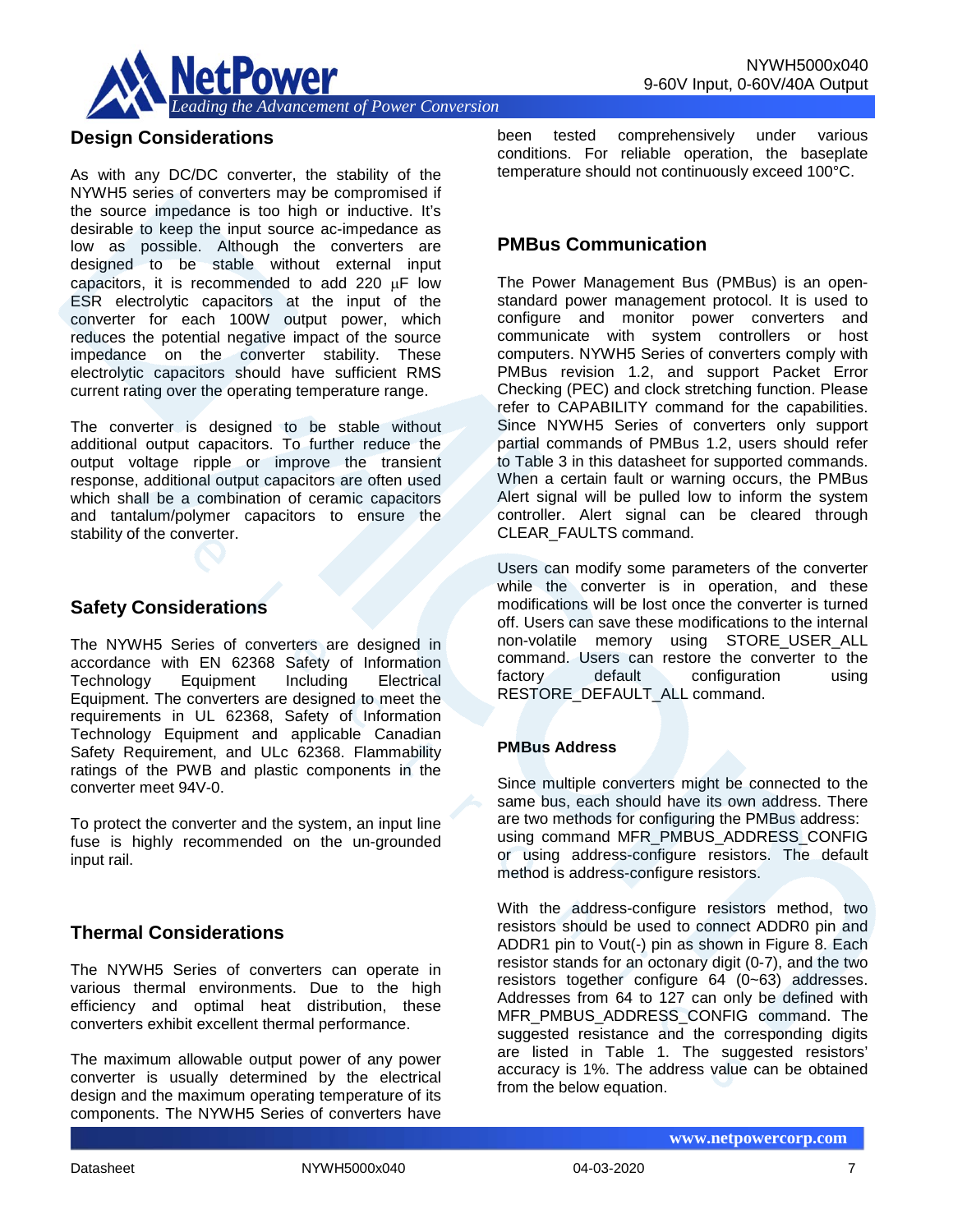

#### PMBus Address = 8×ADDR1 + ADDR0

Total addresses defined in PMBus 1.2 protocol is 128 (use 7 bits). But not all of them are available to users. Addresses 0-12, 40, 44, 55, 97, 120-127 are reserved. If improper resistors are detected or the resulted address is reserved, the default address 127 is assigned. For instance, when the address-configure resistors are not connected, the active address is 127.



**Figure 8.** Address-configure Resistors

| ADDR0/ADDR1 | $RO/R1(k\Omega)$ |
|-------------|------------------|
| n           | 10               |
|             | 22               |
| 2           | 33               |
| 3           | 47               |
|             | 68               |
| 5           | 100              |
| 6           | 150              |
|             | 220              |

**Table 1.** Address Digit Values vs. Resistor Values

#### **PMBus data Format**

Different units and data formats are used in PMBus commands for usability and operational efficiency.

#### *VOUT Linear format*

For some commands that set or monitor output voltage related parameters, including VOUT\_COMMAND, VOUT\_MARGIN\_HIGH/LOW, READ\_VOUT, POWER\_GOOD\_ON/OFF, etc., their active data formats are the same, and command VOUT\_MODE. Among the three data formats (linear format, VID format and direct format), this NYWH5 design uses linear data format, which is renamed as VOUT Linear, and the other two data formats are not supported. VOUT Linear is a float point data format with 16 significant binary digits. The mantissa is saved as a 16-bit unsigned integer, while the data format and the exponent are defined using VOUT MODE command as described in Table 2. Therefore, for a certain data, only mantissa should be saved. VOUT MODE command is not writable, and its default value is 0x17 for NYWH5 Series of converters, which means linear float point data format is used (bit7:5 is 0b000), and the exponent is -9 (bit4:0 is 0b10111, which is -9 as 5 bits two's complement). So, the actual value is as follows.

|  |  | Value = mantissa $\times$ 2 $^9$ |  |  |
|--|--|----------------------------------|--|--|
|--|--|----------------------------------|--|--|

| Bit 7:5      | Bit $4:0$    |
|--------------|--------------|
| 0b000        | 0b10111      |
| Mode(linear) | Exponent(-9) |

#### **Table 2. VOUT\_MODE**

#### *Linear format*

For other commands that set thresholds or report measurements, Linear data format is used, which is a two byte value made up of an 5 bit exponent of two's complement, and 11 bit mantissa of two's complement, as shown in Figure 9.





#### *Bit Field format*

This format is specially defined according to each command. The data is usually divided into several bit fields, and each of the bit fields is defined separately.

#### *Byte format*

The data comprise series of bytes and each byte stands for an integer number or an ASCII code and so on.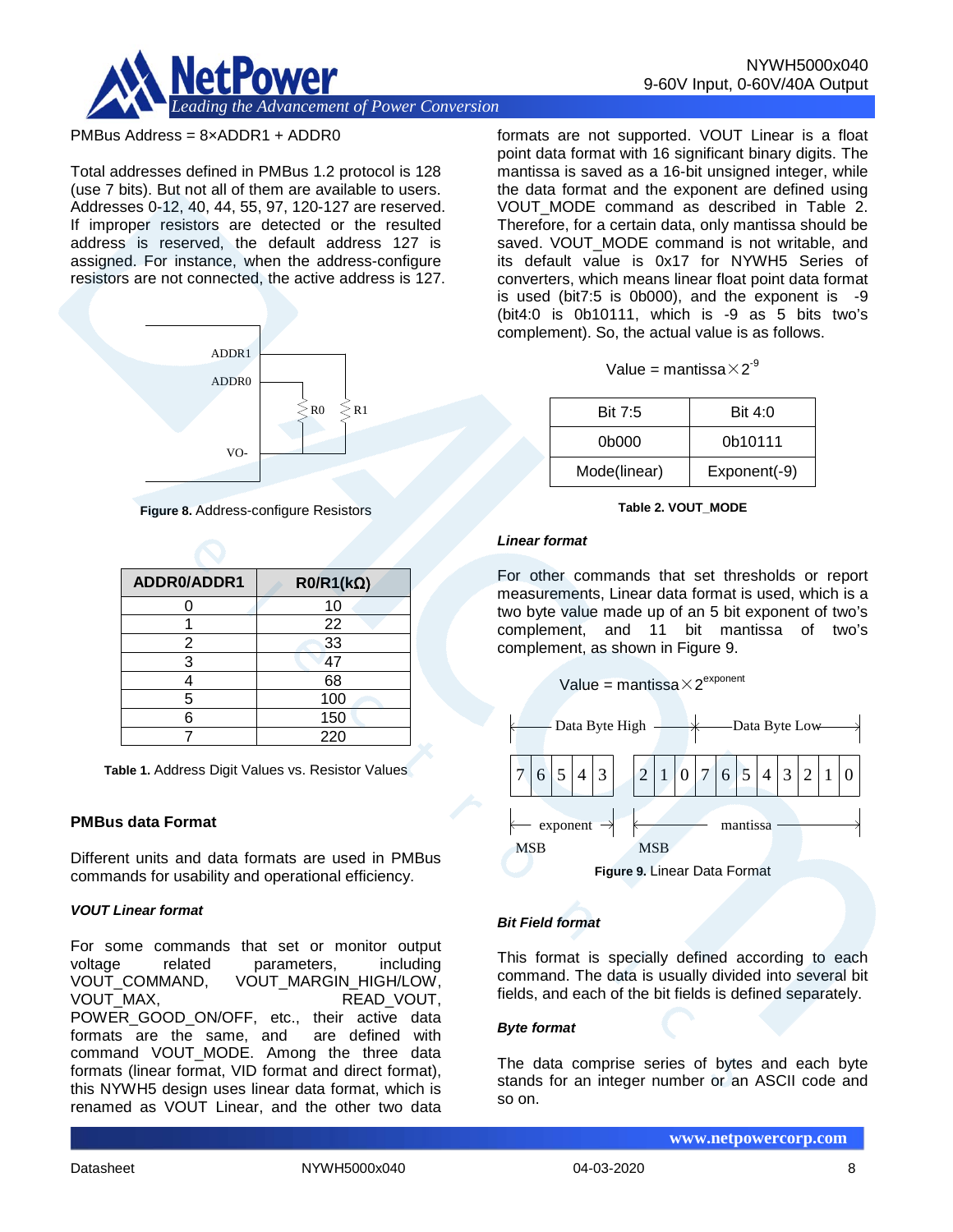

# **PMBus Commands**

PMBus protocol revision 1.2 is based on SMBus protocol revision 2.0. So the format of PMBus commands is similar to that of SMBus commands except for some extensions. Users can refer to PMBus and SMBus protocol documents for more detailed descriptions of the commands.

The supported commands or features are described in the below table. All reserved bits or combinations of them are not used in this design. If users write any reserved bits or combinations of them, the module will not react. 'Reserved' bits or their combinations are for use in future versions and are not defined in this version of protocol.

|  | Table 3: Supported PMBus Commands |
|--|-----------------------------------|
|--|-----------------------------------|

| <b>Cmd Name</b>                | Cmd<br>Code     | <b>Transfer</b><br>Type | Data<br>Format        | <b>Min</b>               | <b>Default</b><br>Value | <b>Max</b>     | Data<br>Unit         | <b>Note</b>                                                                        |
|--------------------------------|-----------------|-------------------------|-----------------------|--------------------------|-------------------------|----------------|----------------------|------------------------------------------------------------------------------------|
| <b>Standard PMBus Commands</b> |                 |                         |                       |                          |                         |                |                      |                                                                                    |
| <b>OPERATION</b>               | 01h             | R/W byte                | <b>Bit field</b>      | ä,                       | 0x00                    |                | $\overline{a}$       |                                                                                    |
| ON_OFF_CONFIG                  | 02 <sub>h</sub> | R/W byte                | <b>Bit field</b>      | $\overline{\phantom{a}}$ | 0x1E                    | $\blacksquare$ |                      |                                                                                    |
| CLEAR_FAULTS                   | 03h             | Send byte               |                       |                          |                         |                |                      |                                                                                    |
| WRITE_PROTECT                  | 10 <sub>h</sub> | R/W byte                | <b>Bit field</b>      | Ξ                        | 0x00                    | $\overline{a}$ | $\blacksquare$       |                                                                                    |
| RESTORE DEFAULT ALL            | 12 <sub>h</sub> | Send byte               |                       | ä,                       |                         | ÷              | $\overline{a}$       |                                                                                    |
| STORE_USER_ALL                 | 15h             | Send byte               |                       |                          |                         |                |                      |                                                                                    |
| RESTORE_USER_ALL               | 16h             | Send byte               | $\overline{a}$        |                          |                         | ÷,             | $\blacksquare$       |                                                                                    |
| <b>CAPABILITY</b>              | 19h             | Read byte               | <b>Bit field</b>      | $\blacksquare$           | 0xB0                    | $\blacksquare$ | $\sim$               | PEC, max bus speed is 400k, SMBAlert                                               |
| VOUT_MODE                      | 20h             | Read byte               | <b>Bit field</b>      | $\blacksquare$           | 0x17                    |                |                      | Only Linear Mode is supported, exp=-9                                              |
| VOUT_COMMAND                   | 21h             | R/W word                | <b>VOUT linear</b>    | 0.0                      | $\blacksquare$          | 60.0           | $\vee$               | Active only while VOUT_SET_MODE=0                                                  |
| VOUT_MAX                       | 24h             |                         | Read word VOUT linear | $\blacksquare$           | 60.0                    |                | $\vee$               |                                                                                    |
| VOUT_MARGIN_HIGH               | 25h             |                         | R/W word VOUT linear  | 0.0                      | 60.0                    | 60.0           | $\vee$               |                                                                                    |
| VOUT_MARGIN_LOW                | 26h             |                         | R/W word VOUT linear  | 0.0                      | 0.0                     | 60.0           | V                    |                                                                                    |
| VOUT_TRANSITION_RATE           | 27h             | R/W word                | Linear                | 0.001                    | 1.2                     | 3.0            | $mV/\mu s$           |                                                                                    |
| VIN_ON                         | 35h             | R/W word                | Linear                | 9.0                      | 9.5                     | 60.0           | $\vee$               |                                                                                    |
| VIN OFF                        | 36h             | R/W word                | Linear                | 7.0                      | 8.0                     | 60.0           | $\vee$               |                                                                                    |
| VOUT_OV_FAULT_LIMIT            | 40h             |                         | Read word VOUT linear | ÷,                       |                         |                | $\vee$               | This value is dynamic according to output<br>voltage set point, so it is read only |
| VOUT_OV_FAULT_RESPONSE         | 41h             | R/W byte                | <b>Bit field</b>      | L.                       | 0xBF                    | $\blacksquare$ |                      | Bits[7:6], only 0b10 is supported                                                  |
| VOUT_OV_WARN_LIMIT             | 42h             |                         | Read word VOUT linear |                          |                         |                | V                    | This value is dynamic according to output<br>voltage set point, so it is read only |
| IOUT_OC_FAULT_LIMIT            | 46h             | Read word               | Linear                | $\blacksquare$           | $\overline{a}$          | 74             | Α                    | This value is dynamic according to output<br>current set point, so it is read only |
| IOUT_OC_FAULT_RESPONSE         | 47h             | R/W byte                | <b>Bit field</b>      | $\blacksquare$           | 0xFF                    | $\blacksquare$ | $\ddot{\phantom{a}}$ | Bits[7:6], only 0b11 is supported                                                  |
| IOUT_OC_WARN_LIMIT             | 4Ah             | Read word               | Linear                | ä,                       |                         |                | $\mathsf{A}$         | This value is dynamic according to output<br>current set point, so it is read only |
| OT_FAULT_LIMIT                 | 4Fh             | R/W word                | Linear                | $-40$                    | 125                     | 135            | $^\circ \text{C}$    |                                                                                    |
| OT_FAULT_RESPONSE              | 50h             | R/W byte                | <b>Bit field</b>      | $\blacksquare$           | 0xC0                    | $\overline{a}$ | $\overline{a}$       | Bits[7:6], only 0b11 is supported                                                  |
| OT_WARN_LIMIT                  | 51h             | R/W word                | Linear                | $-40$                    | 120                     | 135            | °С                   |                                                                                    |
| VIN_OV_FAULT_LIMIT             | 55h             | R/W word                | Linear                | 9.0                      | 66.0                    | 70.0           | $\vee$               |                                                                                    |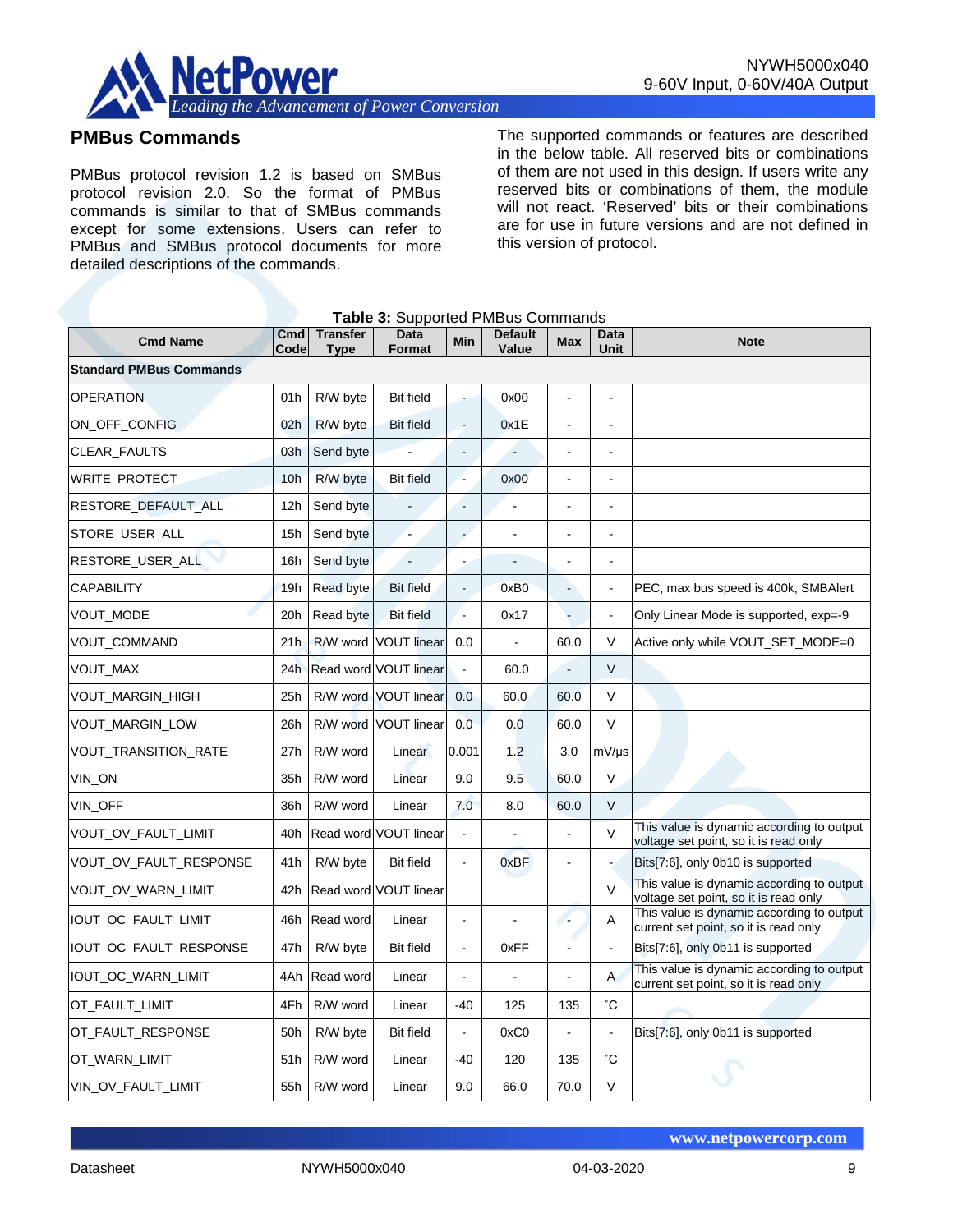

NYWH5000x040 9-60V Input, 0-60V/40A Output

| <b>Cmd Name</b>       | Cmd<br>Code      | <b>Transfer</b><br><b>Type</b> | Data<br>Format            | Min            | <b>Default</b><br>Value  | <b>Max</b>               | Data<br>Unit   | <b>Note</b>                                                                                                                                                                                |
|-----------------------|------------------|--------------------------------|---------------------------|----------------|--------------------------|--------------------------|----------------|--------------------------------------------------------------------------------------------------------------------------------------------------------------------------------------------|
| VIN_OV_FAULT_RESPONSE | 56h              | R/W byte                       | <b>Bit field</b>          | ä,             | 0xBF                     |                          |                | Bits[7:6], only 0b11 and ob10 are<br>supported                                                                                                                                             |
| VIN_OV_WARN_LIMIT     | 57h              | R/W word                       | Linear                    | 9.0            | 66.0                     | 70.0                     | $\vee$         |                                                                                                                                                                                            |
| VIN UV WARN LIMIT     | 58h              | R/W word                       | Linear                    | 9.0            | 10.0                     | 60.0                     | V              |                                                                                                                                                                                            |
| VIN_UV_FAULT_LIMIT    | 59h              | R/W word                       | Linear                    | 8.0            | 9.0                      | 66.0                     | V              |                                                                                                                                                                                            |
| VIN_UV_FAULT_RESPONSE | 5Ah              | R/W byte                       | <b>Bit field</b>          | L.             | 0x00                     | ä,                       |                | Bits[7:6], only 0b00 and ob10 are<br>supported                                                                                                                                             |
| POWER_GOOD_ON         | 5Eh              |                                | R/W word VOUT linear      | 0.0            | 4.0                      | 60.0                     | V              |                                                                                                                                                                                            |
| POWER_GOOD_OFF        | 5Fh              |                                | R/W word VOUT linear      | 0.0            | 3.0                      | 60.0                     | V              |                                                                                                                                                                                            |
| TON_DELAY             | 60h              | R/W word                       | Linear                    | 5.0            | 10.0                     | 1000.0                   | ms             |                                                                                                                                                                                            |
| TON_RISE              | 61h              | R/W word                       | Linear                    | 50.0           | 100.0                    | 1000.0                   | ms             | For output voltage/current set point is<br>dynamic, this value is set by max output<br>voltage/current set point value, real value<br>can be converted into according to this<br>parameter |
| TOFF_DELAY            | 64h              | R/W word                       | Linear                    | 0.0            | 0.0                      | 1000.0                   | ms             |                                                                                                                                                                                            |
| <b>TOFF FALL</b>      | 65h              | R/W word                       | Linear                    | 4.0            | 10.0                     | 1000.0                   | ms             | For output voltage/current set point is<br>dynamic, this value is set by max output<br>voltage/current set point value, real value<br>can be converted into according to this<br>parameter |
| STATUS_BYTE           | 78h              | Read byte                      | <b>Bit field</b>          |                |                          | Ĭ.                       |                |                                                                                                                                                                                            |
| STATUS_WORD           | 79h              | Read word                      | <b>Bit field</b>          | L.             |                          | $\frac{1}{2}$            |                |                                                                                                                                                                                            |
| STATUS_VOUT           | 7Ah              | Read byte                      | <b>Bit field</b>          | $\overline{a}$ |                          |                          |                |                                                                                                                                                                                            |
| STATUS_IOUT           | 7Bh              | Read byte                      | <b>Bit field</b>          | $\overline{a}$ | $\overline{\phantom{a}}$ | $\overline{\phantom{a}}$ | $\overline{a}$ |                                                                                                                                                                                            |
| STATUS_INPUT          | 7Ch              | Read byte                      | <b>Bit field</b>          | $\blacksquare$ | $\overline{a}$           | $\overline{\phantom{a}}$ |                |                                                                                                                                                                                            |
| STATUS_TEMPERATURE    | 7Dh              | Read byte                      | <b>Bit field</b>          | Ξ.             | $\overline{\phantom{a}}$ | ä,                       | L,             |                                                                                                                                                                                            |
| STATUS_CML            | 7Eh              | Read byte                      | <b>Bit field</b>          | L.             |                          | Ĭ.                       |                |                                                                                                                                                                                            |
| READ_VIN              | 88h              | Read word                      | Linear                    |                |                          | L,                       | $\vee$         |                                                                                                                                                                                            |
| READ_VOUT             | 8Bh              |                                | Read word VOUT linear     |                |                          | ÷,                       | V              |                                                                                                                                                                                            |
| <b>READ IOUT</b>      |                  | 8Ch Read word                  | Linear                    |                |                          |                          | A              |                                                                                                                                                                                            |
| READ_TEMPERATURE_1    | 8Dh              | Read word                      | Linear                    |                |                          |                          | °С             | The converter's temperature                                                                                                                                                                |
| READ_DUTY_CYCLE       | 94h              | Read word                      | Linear                    |                | $\blacksquare$           | $\blacksquare$           | %              |                                                                                                                                                                                            |
| READ_FREQUENCY        | 95h              | Read word                      | Linear                    | $\blacksquare$ |                          | $\overline{a}$           | KHz            |                                                                                                                                                                                            |
| PMBUS_REVISION        | 98h              | Read byte                      | <b>Bit field</b>          | $\blacksquare$ | 0x42                     | ×                        |                | PMBus Revision 1.2                                                                                                                                                                         |
| MFR_MODEL             | 9Ah              | <b>Block read</b>              | <b>Bytes</b>              |                | Factory set              | $\blacksquare$           | <b>ASCII</b>   |                                                                                                                                                                                            |
| MFR_VIN_MIN           | A0h              | Read word                      | Linear                    | $\blacksquare$ | 8.4                      | $\blacksquare$           | $\vee$         |                                                                                                                                                                                            |
| MFR_VIN_MAX           | A <sub>1</sub> h | Read word                      | Linear                    | L.             | 60.0                     |                          | V              |                                                                                                                                                                                            |
| MFR_VOUT_MIN          |                  |                                | A4h Read word VOUT linear | L.             | 0.0                      | $\blacksquare$           | $\vee$         |                                                                                                                                                                                            |
| MFR_VOUT_MAX          | A5h              |                                | Read word VOUT linear     |                | 60.0                     | $\blacksquare$           | $\vee$         |                                                                                                                                                                                            |
| MFR_TAMBIENT_MAX      | A8h              | Read word                      | Linear                    |                | 85                       | ä,                       | °С             |                                                                                                                                                                                            |
| MFR_TAMBIENT_MIN      | A9h              | Read word                      | Linear                    |                | $-40$                    |                          | $^{\circ}$ C   |                                                                                                                                                                                            |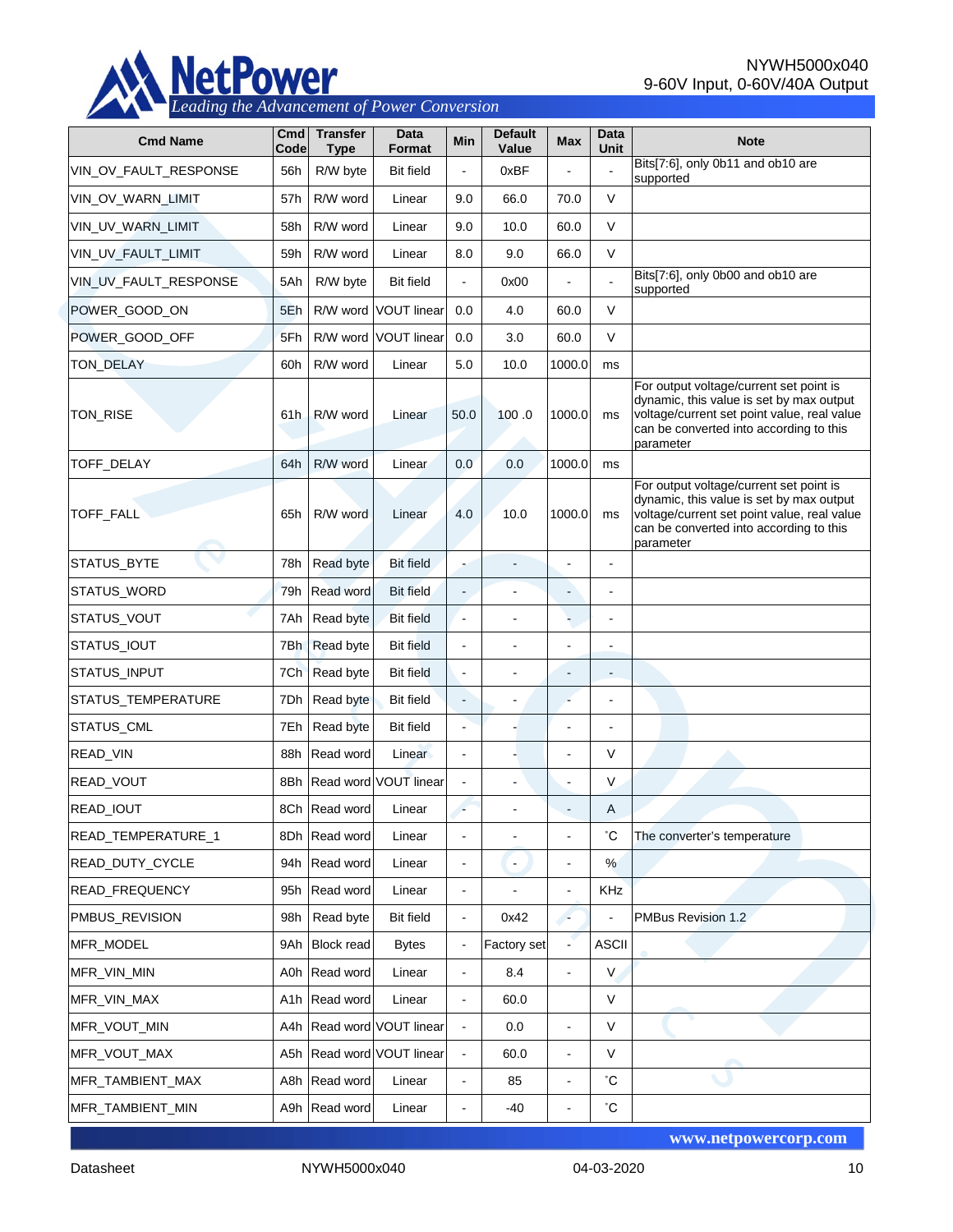

NYWH5000x040 9-60V Input, 0-60V/40A Output

| <b>Cmd Name</b>            | C <sub>md</sub><br><b>Codel</b> | <b>Transfer</b><br>Type | Data<br>Format   | <b>Min</b> | <b>Default</b><br>Value | <b>Max</b>               | <b>Data</b><br>Unit | <b>Note</b>                                                                    |
|----------------------------|---------------------------------|-------------------------|------------------|------------|-------------------------|--------------------------|---------------------|--------------------------------------------------------------------------------|
| USER DATA 00               | <b>B</b> <sub>O</sub> h         | <b>Block R/W</b>        | <b>Bytes</b>     | ۰          | All 0x00                |                          |                     | Length is 20 bytes                                                             |
| <b>Specific Commands</b>   |                                 |                         |                  |            |                         |                          |                     |                                                                                |
| <b>VOUT SET MODE</b>       | D <sub>1</sub> h                | R/W byte                | <b>Bit field</b> | ۰.         | $\Omega$                |                          |                     | 0:command mode,1:external mode                                                 |
| <b>IOUT SET MODE</b>       | D <sub>2</sub> h                | R/W byte                | <b>Bit field</b> | $\,$       | 0                       | -                        | ÷                   | 0:command mode, 1: external mode                                               |
| <b>IIOUT COMMAND</b>       | D <sub>3</sub> h                | R/W word                | Linear           | 0.0        | 40.0                    | 40.0                     | A                   | Active only while IOUT SET MODE=0                                              |
| IMFR PMBUS ADDRESS CONFIGI | F6h                             | R/W byte                | <b>Bytes</b>     |            | 127                     |                          |                     | If a new PMBus address is written, it will<br>take effect after next power up. |
| IMFR MULTI PIN CONFIG      | F <sub>9h</sub>                 | R/W byte                | <b>Bit field</b> | -          | 0x01                    | $\overline{\phantom{0}}$ |                     |                                                                                |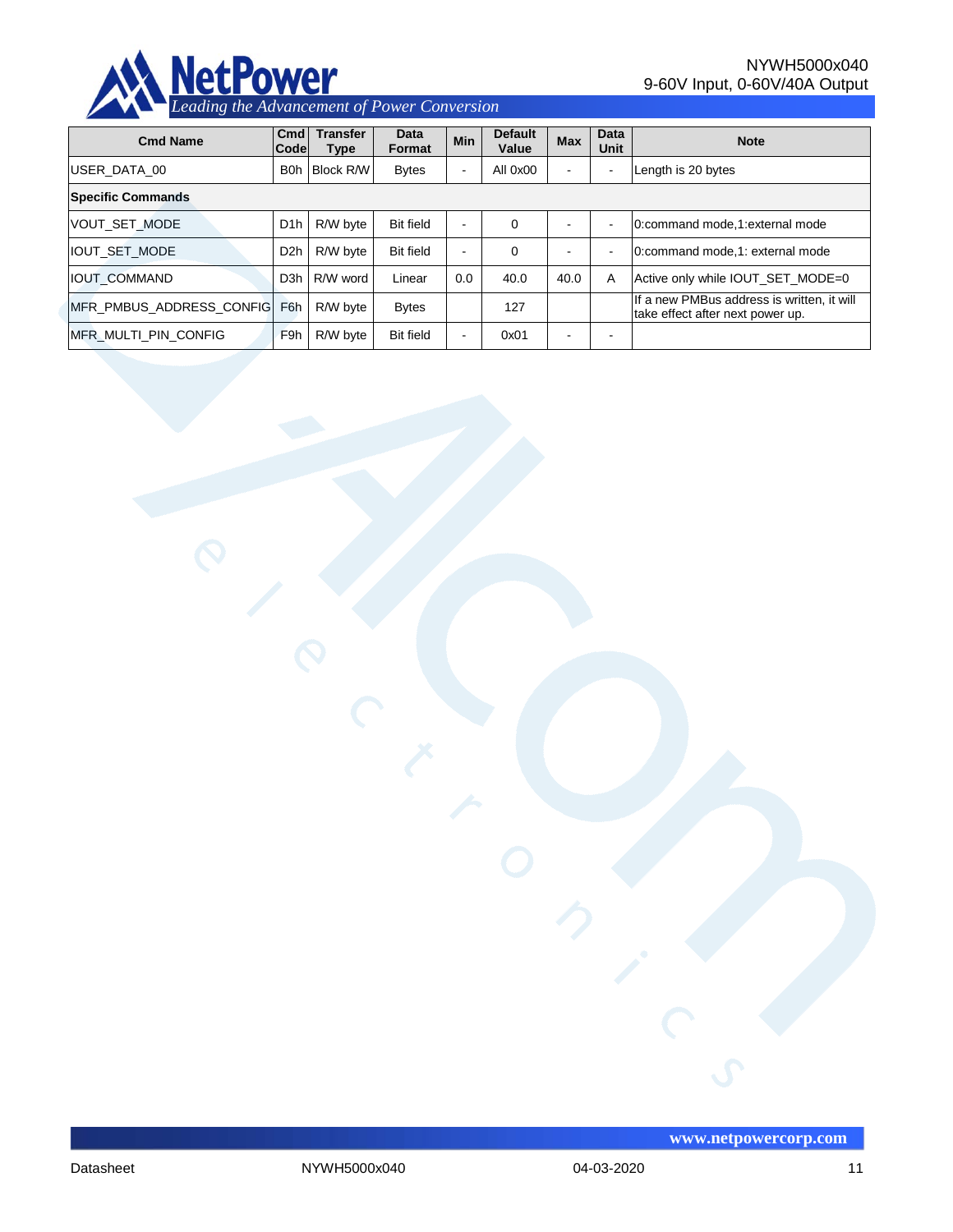

**Mechanical Drawing**



| Pin | <b>Name</b>                    | <b>Function</b>                                    |                     | Pin Name     | <b>Function</b>                |  |  |
|-----|--------------------------------|----------------------------------------------------|---------------------|--------------|--------------------------------|--|--|
| 1   | $Vin(+)$                       | Positive input voltage                             |                     |              | PGOOD Power good               |  |  |
| 2   | ON/OFF                         | Remote control                                     |                     | <b>SGND</b>  | Signal ground                  |  |  |
| 3   | <b>SYNC</b>                    | Synchronize the converter to an external converter |                     | <b>DATA</b>  | PMBUS data                     |  |  |
| 4   | Iset                           | Set maximum output current                         | 15                  | <b>ALERT</b> | PMBUS alert                    |  |  |
| 5   | <b>SHARE</b>                   | <b>Current share</b>                               | 16                  | <b>CLK</b>   | PMBUS clock                    |  |  |
| 6   | $Vin(-)$                       | Negative input voltage                             | 17                  | ADDR1        | The high order digital address |  |  |
| 7   | $Vout(-)$                      | Negative output voltage                            | 18                  | ADDR0        | The low order digital address  |  |  |
| 8   | SENSE(-) Negative remote sense |                                                    | Optional: Pin 12~18 |              |                                |  |  |
| 9   | TRIM                           | Output voltage adjustment                          |                     |              |                                |  |  |
| 10  | SENSE(+) Positive remote sense |                                                    |                     |              |                                |  |  |
| 11  | $Vout(+)$                      | Positive output voltage                            |                     |              |                                |  |  |